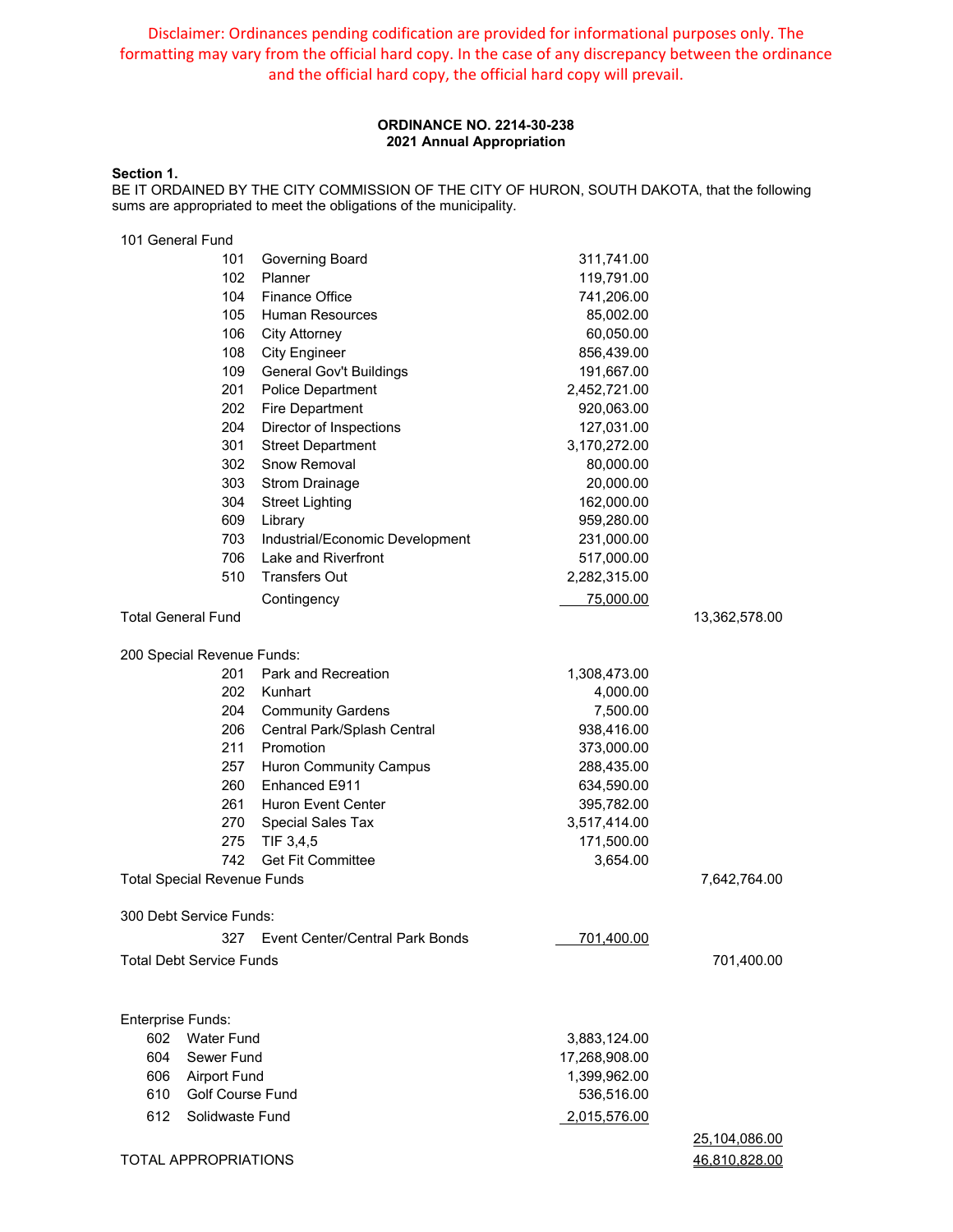# Disclaimer: Ordinances pending codification are provided for informational purposes only. The formatting may vary from the official hard copy. In the case of any discrepancy between the ordinance and the official hard copy, the official hard copy will prevail.

### **Section II.**

The following is a summary of the appropriated amounts and the means of funding them.

|                             | SPECIAL REVENUE FUNDS  |                               |                               |                             |                          |                              |                            |                        |                              |                             |                    |                         |
|-----------------------------|------------------------|-------------------------------|-------------------------------|-----------------------------|--------------------------|------------------------------|----------------------------|------------------------|------------------------------|-----------------------------|--------------------|-------------------------|
|                             | 101<br>General<br>Fund | 201<br>Park and<br>Recreation | 202<br>Kunhart<br><b>Fund</b> | 204<br>Community<br>Gardens | 206<br>Community<br>Pool | 211<br>Bed. Board<br>& Booze | 257<br>Community<br>Campus | 260<br>Enhanced<br>911 | 261<br>Huron Event<br>Center | 270<br>Special<br>Sales Tax | TIF 3,4,5<br>Funds | 742<br>Get Fit<br>Funds |
| <b>APPROPRIATIONS</b>       | 13,362,578             | 1,308,473                     | 4,000                         | 7,500                       | 938,416                  | 373,000                      | 288,435                    | 634,590                | 395,782                      | 3,517,414                   | 171,500            | 3,654                   |
| Unencumbered Cash Bal       | 72,612                 |                               | 2,500                         | 1,500                       |                          |                              |                            |                        |                              |                             |                    |                         |
| <b>Fund Revenues/Levies</b> | 3,621,085              | 148,100                       | 1,500                         | 6,000                       | 386,000                  | 295,500                      | 111,000                    | 327,250                | 80,500                       | 3,540,000                   | 171,500            |                         |
| Fund Transfers In           | 2,048,009              | 1,160,373                     |                               |                             | 552,416                  |                              | 177,435                    | 307,340                | 315,282                      |                             |                    | 3,654                   |
| Fund Transfers Out          | 2,282,315              |                               |                               |                             |                          | 77,500                       |                            |                        |                              |                             |                    |                         |
| Tax Levy                    | 5,338,557              |                               |                               |                             |                          |                              |                            |                        |                              |                             |                    |                         |
| <b>Total Revenues and</b>   |                        |                               |                               |                             |                          |                              |                            |                        |                              |                             |                    |                         |
|                             | 13,362,578             | 1,308,473                     | 4,000                         | 7,500                       | 938,416                  | 373,000                      | 288,435                    | 634,590                | 395,782                      | 3,540,000                   | 171,500            | 3,654                   |
| <b>MEANS OF FINANCE</b>     | 13,362,578             | 1,308,473                     | 4,000                         | 7,500                       | 938,416                  | 373,000                      | 288,435                    | 634,590                | 395,782                      | 3,540,000                   | 171,500            | 3,654                   |

|                             | <b>DEBT SERVICE FUNDS</b> |                           |                             | <b>ENTERPRISE FUNDS</b>     |                               |                                          |                                  |
|-----------------------------|---------------------------|---------------------------|-----------------------------|-----------------------------|-------------------------------|------------------------------------------|----------------------------------|
|                             | 300<br>Debt<br>Service    |                           | 602<br>Water<br><b>Fund</b> | 604<br>Sewer<br><u>Fund</u> | 606<br>Airport<br><b>Fund</b> | 610<br><b>Golf Course</b><br><b>Fund</b> | 612<br>Solidwaste<br><b>Fund</b> |
| <b>APPROPRIATIONS</b>       | 701,400                   | <b>APPROPRIATIONS</b>     | 3,883,124                   | 17.268.908                  | .399.962                      | 536,516                                  | 2,015,576                        |
|                             |                           | Unencumbered Cash Balance |                             |                             |                               |                                          |                                  |
| Unencumbered Cash Balance   | ٠                         | <b>Fund Revenues</b>      | 4,231,900                   | 3,195,200                   | 218,800                       | 309,550                                  | 2,138,850                        |
| Fund Revenues/Contributions | 37,500                    | Federal/State Grant       |                             | 550,000                     | 775,000                       |                                          | 48,000                           |
| <b>Fund Transfers In</b>    | 663,900                   | Federal/ State Loan       |                             | 13,523,708                  |                               |                                          |                                  |
| <b>Total Revenues</b>       |                           | Fund Transfers In         |                             |                             | 406,162                       | 226,966                                  |                                  |
|                             |                           | <b>Total Revenues</b>     | 4,231,900                   | 17,268,908                  | 1,399,962                     | 536,516                                  | 2,186,850                        |
| <b>MEANS OF FINANCE</b>     | 701.400                   | Less Unobligated Funds    |                             |                             |                               |                                          |                                  |
|                             |                           | <b>MEANS OF FINANCE</b>   | 4,231,900                   | 17.268.908                  | .399,962                      | 536,516                                  | 2,186,850                        |

#### **Section III.**

Revenue Allocation: That taxes, including city sales tax, except the second penny sales tax, and all miscellaneous revenue (license fees, permits, court fines, rentals, parking fees, etc.) received from any and all sources except special taxation as listed in the foregoing schedule shall be credited to the General Fund of the City of Huron, except all revenues from the sale of water, water meters and water tap fees and miscellaneous items pertaining to the Water Department shall be credited to the Water Department; all Airport fees and rentals or other miscellaneous Airport Revenues shall be credited to the Airport Fund; all sewer charges for sanitary and industrial wastes and any other miscellaneous charges pertaining to the Sewer Department shall be credited to the Sewer Fund; all revenues, dues, fees, gifts or other miscellaneous charges made by the Park and Recreation Department shall be credited to the Park and Recreation Fund; all revenues received from the collection and disposal of solidwastes shall be credited to the Solidwaste Fund; the additional special sales tax collections shall be credited to the Special Sales Tax Fund; all revenues dues, fees, gifts or other miscellaneous charges pertaining to the Golf Course Department shall be credited to the Golf Course Fund.

### **Section IV.**

For the fiscal year 2021 there will be no funds to be expended for which spending authority has been approved by the electorate.

#### **Section V.**

The Finance Officer is hereby directed and authorized to make the fund transfers as set out herein, including the fund balances if any in all debt service special assessment sinking funds in which there are no outstanding bonds to debt service special assessment sinking funds having bonds outstanding or to special improvement funds for improvements. The Finance Officer is further authorized to certify the dollar amounts of the tax levies, as set out herein to the Beadle County Auditor so that the same may be spread and assessed as provided by law.